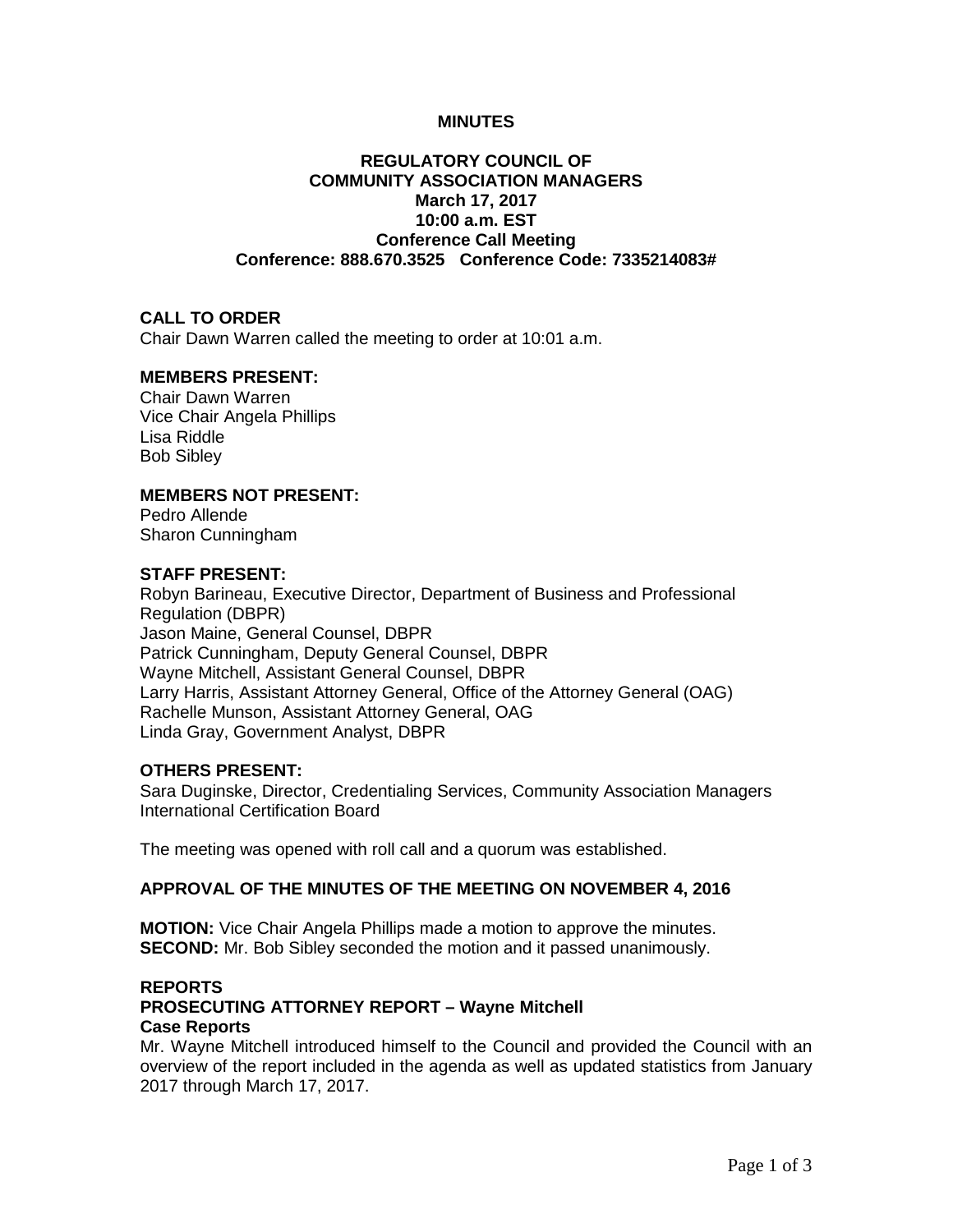Chair Warren and Vice Chair Phillips congratulated the Office of the General Counsel for producing a fabulous report. The Council also applauded the tremendous attention to CAM cases and their approach on resolving these matters. Vice Chair Phillips asked that the Council be provided with the disposition of disciplinary cases on a quarterly basis.

#### **COUNSEL REPORT – Rachelle Munson Delegation of Authority to Accept Service of Process**

After discussion, the following action was taken.

**MOTION:** Vice Chair Phillips made a motion to have the Executive Director accept service of process on behalf of the Council.

**SECOND:** Ms. Lisa Riddle seconded the motion and it passed unanimously.

## **Rules Report**

There were no rule updates for discussion at this meeting.

## **EXECUTIVE DIRECTOR REPORT – Robyn Barineau**

Ms. Robyn Barineau provided the Council with future meeting dates and locations for their information.

### **Future Meeting Dates**

May 19, 2017 – Conference Call August 4, 2017 – Conference Call November 3, 2017 – Tampa February 8, 2018 – Conference Call May 18, 2018 – Conference Call August 10, 2018 – Conference Call November 2, 2018 - Gainesville

# **NEW BUSINESS**

# **Final Report of the Miami-Dade County Grand Jury**

Ms. Riddle requested that this report be placed on the agenda since the report involved condominium associations, community association managers, and firms. Ms. Riddle felt that it would be important for the Council to be aware of this report. Ms. Riddle is uncertain why the Grand Jury convened in this matter but wanted the Council to be informed.

Ms. Riddle also wanted the Council to be aware of House Bill 735 which may relate to the Grand Jury report. She added that this legislation is currently going through several readings at this time.

Mr. Jason Maine, General Counsel, thanked the Council for allowing him to take part in their meeting. He indicated that the Department has developed a task force to look at issues addressed in the report.

Vice Chair Philips expressed her concern about this report and HB 735.